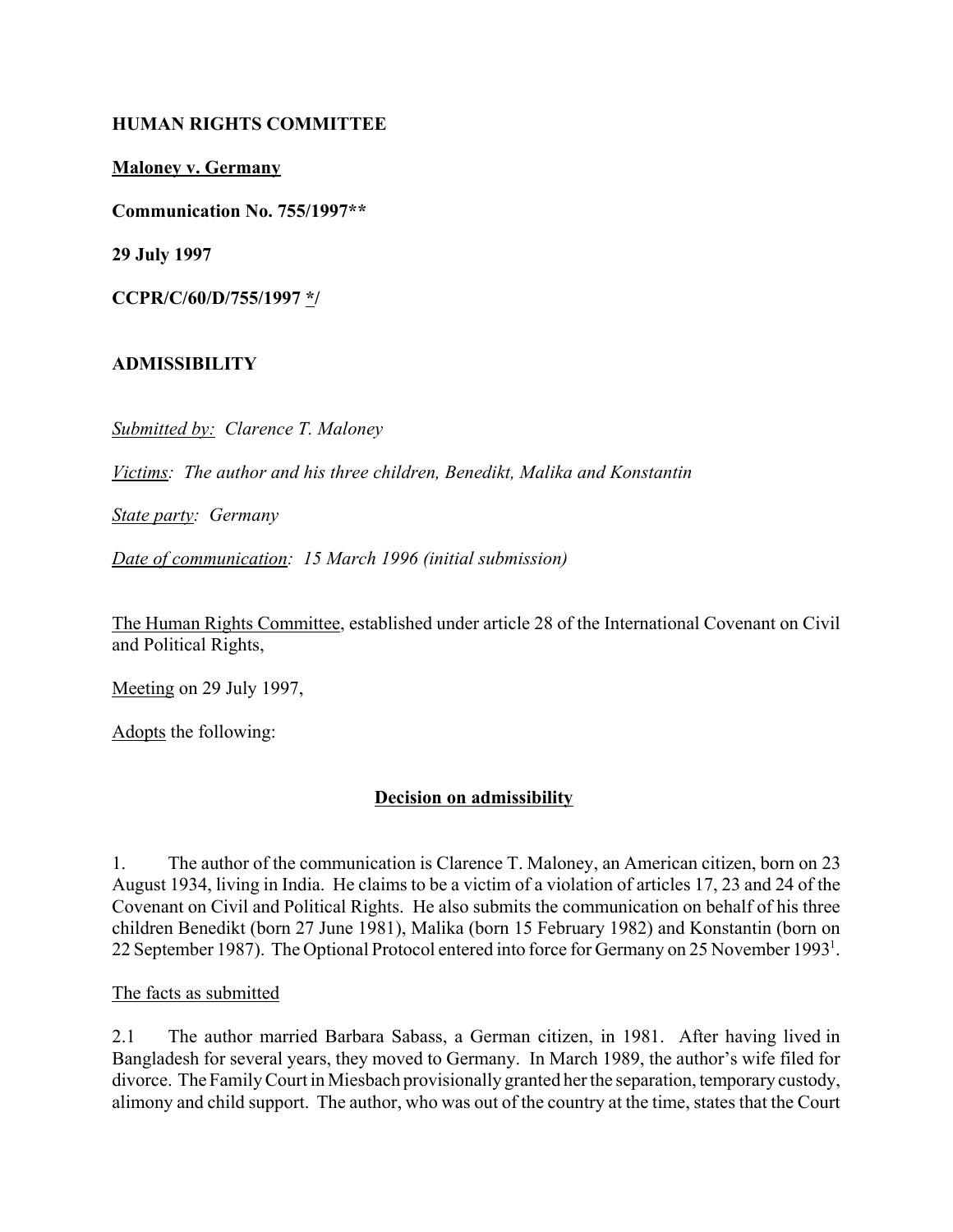never contacted him before taking its decision.

2.2 The author tried to obtain full or joint custody, but was informed that under German law joint custody is only possible when both parents agree. The author, who had not seen his children since Christmas 1988, requested visiting rights by application of 8 December 1989. By decision of 18 December 1989, the Miesbach Court denied the author visiting rights. It appears from the text of the judgement that criminal charges were pending against the author for having sexually abused his children Benedikt and Malika.

2.3 It appears from the documents in the case that, on 3 January 1990, the author was convicted for sexual abuse of his children Benedikt and Malika, as well as for failing to pay child support, and sentenced to a suspended sentence of eighteen months' imprisonment, with the probation period set at three years <sup>2</sup>. On 10 February 1995, after the author had been arrested in January 1995 when entering Germany, the Court ordered him again to pay child support (which he apparently had failed to do since 27 January 1993) and prolonged the probation period to six years, until 27 April 1996. The author in his communication repeatedly states that he is not going to contribute child support when he is not allowed to see his children.

2.4 On 6 July 1994, after a procedure that took five years and three months, the Miesbach Court pronounced the divorce, and granted full custody to the mother of the children. The author was refused visiting rights. On appeal, the High Court (Oberlandesgericht) in Munich, by decision of 17 May 1995, 3 confirmed the denial of visiting rights to the author. With this, the author submits, domestic remedies have been exhausted.

# The complaint

3.1 The author claims that the complete denial of visiting rights, including the denial of the right to see his children in company of a third person, is in violation of article 23 of the Covenant. He also claims that the Family Court deliberately prolonged the proceedings to prevent him from appealing and from entering the country.

3.2 The author further claims a violation of article 17 of the Covenant, because of the groundless accusations that his ex-wife makes against him, that he is a sexual pervert and that he will abduct the children. In this context, he states that his ex-wife has been in psychotherapy for years, and that she has lost contact with most of her family and friends because of her character. According to the author, his ex-wife has influenced the children against him, using the technique of intensive suggestive questioning so that the children now believe and say that they have been sexually abused. In this context, the author refers to an expert opinion that there is no evidence that his daughter Malika was sexually abused.

3.3 The author also states that he has not been able to have contact with his children by mail or telephone, since their address has been withhold from him. When he found out an address in November 1995, his letters were intercepted. According to a letter written by the author's ex-wife to the High Court, complaining that the author tried to contact the children, the High Court has ruled that the father abstain from such contact. This is also said to be in violation of article 17 of the Covenant.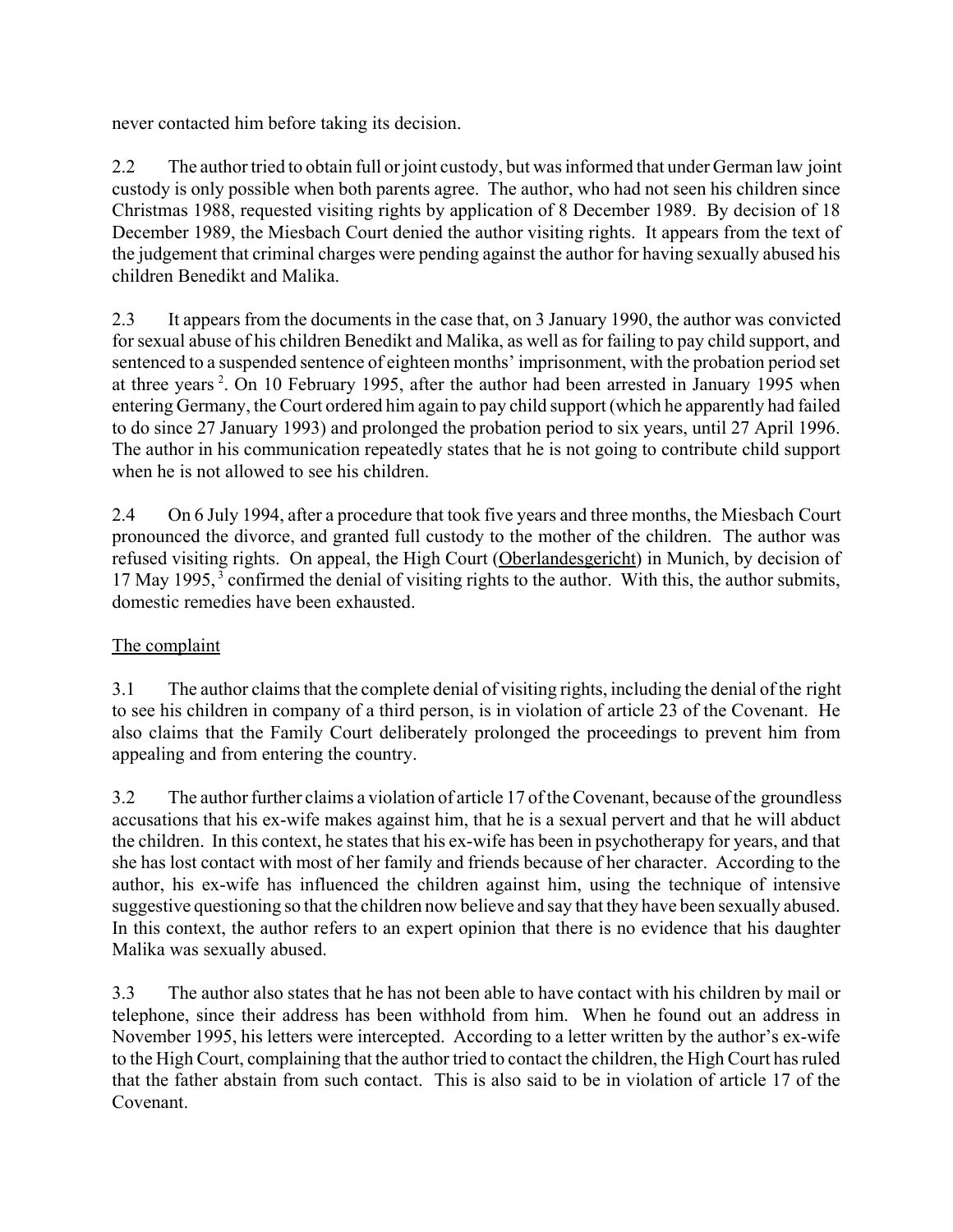3.4 The author also claims a violation of article 24 of the Covenant, on behalf of his children, since Germany has failed to offer them protection and has supported the delusions of their mother against their father. In this context, he refers to indications that his son Benedikt has suicidal tendencies. He also complains that the children are now using the last name of their mother, although their lawful name is still Maloney, and that they have not been able to have contact with their half brothers and sisters in America or India. This is said to be a violation of article 24, as the State party failed to preserve the children's identity (surname) and culture (American and Indian background).

## Issues and proceedings before the Committee

4.1 Before considering any claim contained in a communication, the Human Rights Committee must, in accordance with rule 87 of its rules of procedure, decide whether or not it is admissible under the Optional Protocol to the Covenant.

4.2 The author claims violations of the Covenant because his ex-wife has made accusations of sexual perverseness against him and because he has been denied contact with his children. The Committee recalls that it is for the Courts of States parties and not for the Committee to evaluate facts and evidence of a particular case, unless it can be ascertained that the Court's decision was clearly arbitrary or amounted to a denial of justice. The Committee notes that the court decisions in the case show that the author was denied contact with his children on the ground of his conviction for sexual abuse of two of his children. In the circumstances, the Committee finds that the author has failed to substantiate, for purposes of admissibility, that the facts as presented by him constitute a violation of articles 17 and 23 of the Covenant. This part of the communication is thus inadmissible under article 2 of the Optional Protocol.

4.3 As regards the author's claims on behalf of his children, the Committee notes that he has failed to take any steps to bring these claims before the Court which, it appears from the file, continues to have jurisdiction over them. This part of the communication is thus inadmissible for failure of exhaustion of domestic remedies, under article 5, paragraph 2(b), of the Optional Protocol.

5. The Human Rights Committee therefore decides:

(a) that the communication is inadmissible;

(b) that this decision shall be communicated to the author and, for information, to the State party.

[Adopted in English, French and Spanish, the English text being the original version. Subsequently to be issued also in Arabic, Chinese and Russian as part of the Committee's annual report to the General Assembly.]